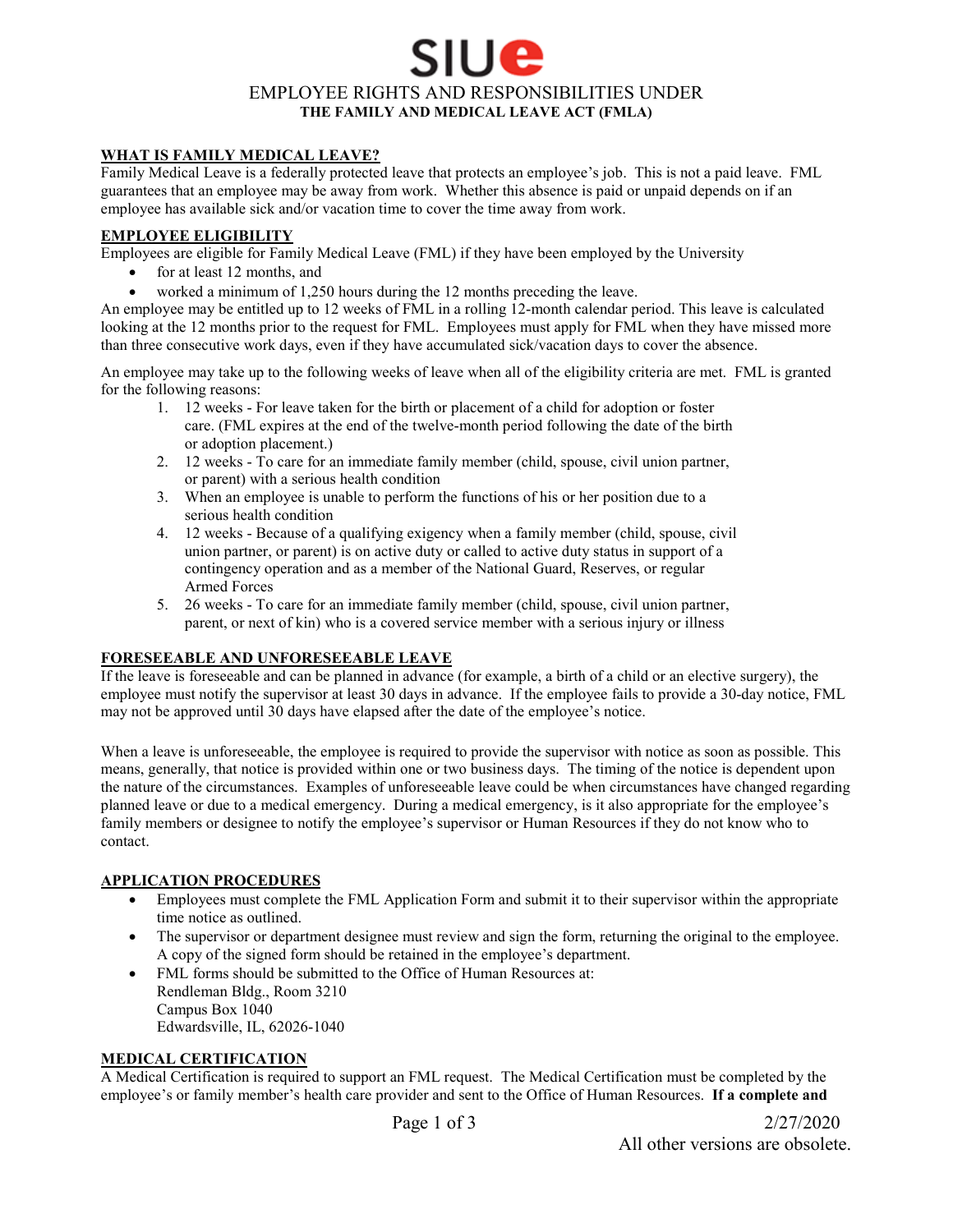**accurate Medical Certification is not provided within 15 calendar days after the university's request for such required documentation, the leave could be denied. If this occurs, an employee may be placed on leave without pay.** 

# **CERTIFICATION OF QUALIFYING EXIGENCY FOR MILITARY FAMILY LEAVE**

An employee needing to use FML for a qualifying exigency for military family leave must provide certification to support this specific type of FML. This certification must include written documentation confirming a covered military member's active duty or call to active duty status in support of a contingency operation.

## **RETURN FROM FAMILY AND MEDICAL LEAVE**

When FML is granted, the employee must return to work at his/her documented expiration date. If an employee does not return to work on the FML expiration date and does not notify the supervisor in advance, the absence shall be deemed an unauthorized and unexcused absence, which is subject to the University disciplinary process.

If the employee returns to work at the specified date at the end of the Medical Certification, a Release to Return to Work is **not** required. However, if an employee does not return to work on the day following the Medical Certification end date or if no end date was provided, university policy requires a Release to Return to Work statement from the health care provider.

Employees are expected to notify the Office of Human Resources and the department at least 30 calendar days in advance of the anticipated date of return if possible. An employee who has been absent for FML shall be restored to the position of employment held when the leave commenced, or an equivalent position with equivalent employment benefits, pay, and other terms and conditions of employment.

#### **USE OF PAID AND UNPAID LEAVE**

**Employee's Serious Health Condition:** If the FML request is for the employee's own illness and own pregnancy/birth, all available sick leave must be used prior to leave without pay per the applicable bargaining agreement; vacation leave may be used at the employee's discretion. If an employee needs to use FML, runs out of sick leave, and decides not to use vacation time, his/her time away from work will be without pay.

**Birth and Placement of a Child for Adoption or Foster Care:** Employees may use FML protected leave for the birth and placement of a child for adoption or foster care. Sick leave will be granted based upon university policy or the applicable bargaining agreement. All available sick leave must be used prior to leave without pay; vacation leave may be used to remain in pay status. If the employee decides not to use vacation time, his/her time away from work will be without pay. For maternity and paternity leave, sick time may be used for the birth, care, and bonding during the 12 month period following the birth or placement of a child for adoption or foster care.

**Serious Health Condition, Family Member of Employee:** University policy or the applicable collective bargaining agreement will determine the amount of sick leave that can be used when FML is used to care for an immediate family member. If the FML request is for a covered family member, all available vacation leave must be used prior to leave without pay.

If the employee is at risk of losing vacation time at the end of the fiscal year and wishes to use vacation time in lieu of sick time, the employee must provide a written request to the Office of Human Resources. Human Resources will review each written request on a case-by-case basis to determine approval.

**SURS Disability Option**: Employees with a serious health condition who exhaust their available sick leave balances may be eligible to receive disability benefits through SURS if they are away from work 60 days or longer, as required by SURS. Employees may request an Application for Disability Benefits from the Office of Human Resources.

#### **INSURANCE COVERAGE DURING UNPAID LEAVE**

While out on unpaid leave, the employer portion of health and dental insurance coverage shall continue to be paid by the University at the employee's same coverage level as if the employee had remained in continuous pay status. Employees are responsible for the employee-paid portion of any insurance premiums previously paid through payroll deduction and will be billed directly by Central Management Services (CMS) for the premium during the period when they are not on payroll. While out on FML and off payroll, the employee is responsible for timely payment of the employee's portion of any insurance premiums, or it may be cancelled by CMS. If the employee does not make the required payments during the leave period, the CMS Group Insurance Division (GID) will terminate the member's coverage.

#### **EFFECT ON SURS RETIREMENT SERVICE TIME AND BENEFITS**

To determine the effect of FML on the accumulation of service time for retirement and to assure continuation of contributions, the employee should contact SURS at 1-800-ASK-SURS.